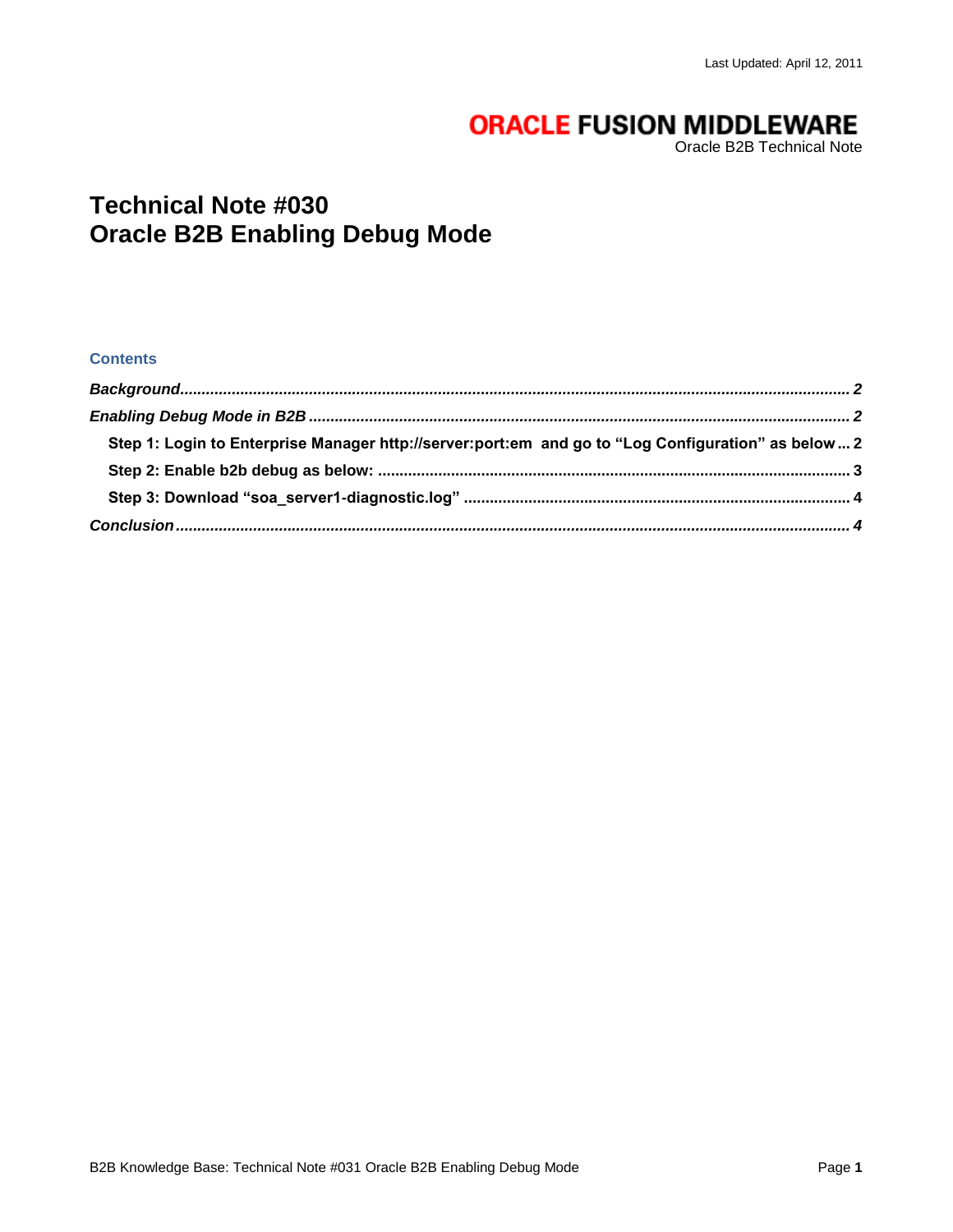## <span id="page-1-0"></span>**Background**

This document explains how to enable the debug mode in Oracle B2B. A lot of times the debug mode needs to be set in order to view the log files or diagnose problems that are occurring. This tech note explains how to access the log configuration using the EM, set the desired log levels and where to locate the log files.

## <span id="page-1-1"></span>**Enabling Debug Mode in B2B**

#### <span id="page-1-2"></span>**Step 1: Login to Enterprise Manager<http://server:port:em>and go to "Log Configuration" as below**

First we need to access the log configuration for Oracle B2B using the Enterprise Manager as shown below.

| ⊟ ≂                                                                          | <b>G</b> soa-infra <b>o</b>                |             |                                        |            |  |  |
|------------------------------------------------------------------------------|--------------------------------------------|-------------|----------------------------------------|------------|--|--|
| Farm_soainfra<br>$=$                                                         | SOA Infrastructure v                       |             |                                        |            |  |  |
| Application Deployments<br>$+$<br>SOA<br>$=$                                 | Home                                       | tes         | Instances                              | Faults and |  |  |
| □<br>soa-infra (soa_server1<br>default<br>WebLogic Domain<br>                | Monitoring<br>Control                      | ×<br>×.     |                                        |            |  |  |
| Metadata Repositories<br>$\left  + \right $<br>User Messaging Service<br>$+$ | Logs                                       | ⋗           | View Log Messages<br>Log Configuration |            |  |  |
|                                                                              | SOA Deployment<br>Manage Partitions        | ⋟           |                                        |            |  |  |
|                                                                              | Service Engines                            | ×           |                                        |            |  |  |
|                                                                              | <b>Bindings</b><br>Services and References | ×           |                                        |            |  |  |
|                                                                              | <b>Business Events</b>                     |             |                                        |            |  |  |
|                                                                              | SOA Administration                         | $>$ assages |                                        |            |  |  |
|                                                                              | Security<br>Administration                 | ⋗<br>×      | Recovery                               |            |  |  |
|                                                                              | General Information                        |             |                                        |            |  |  |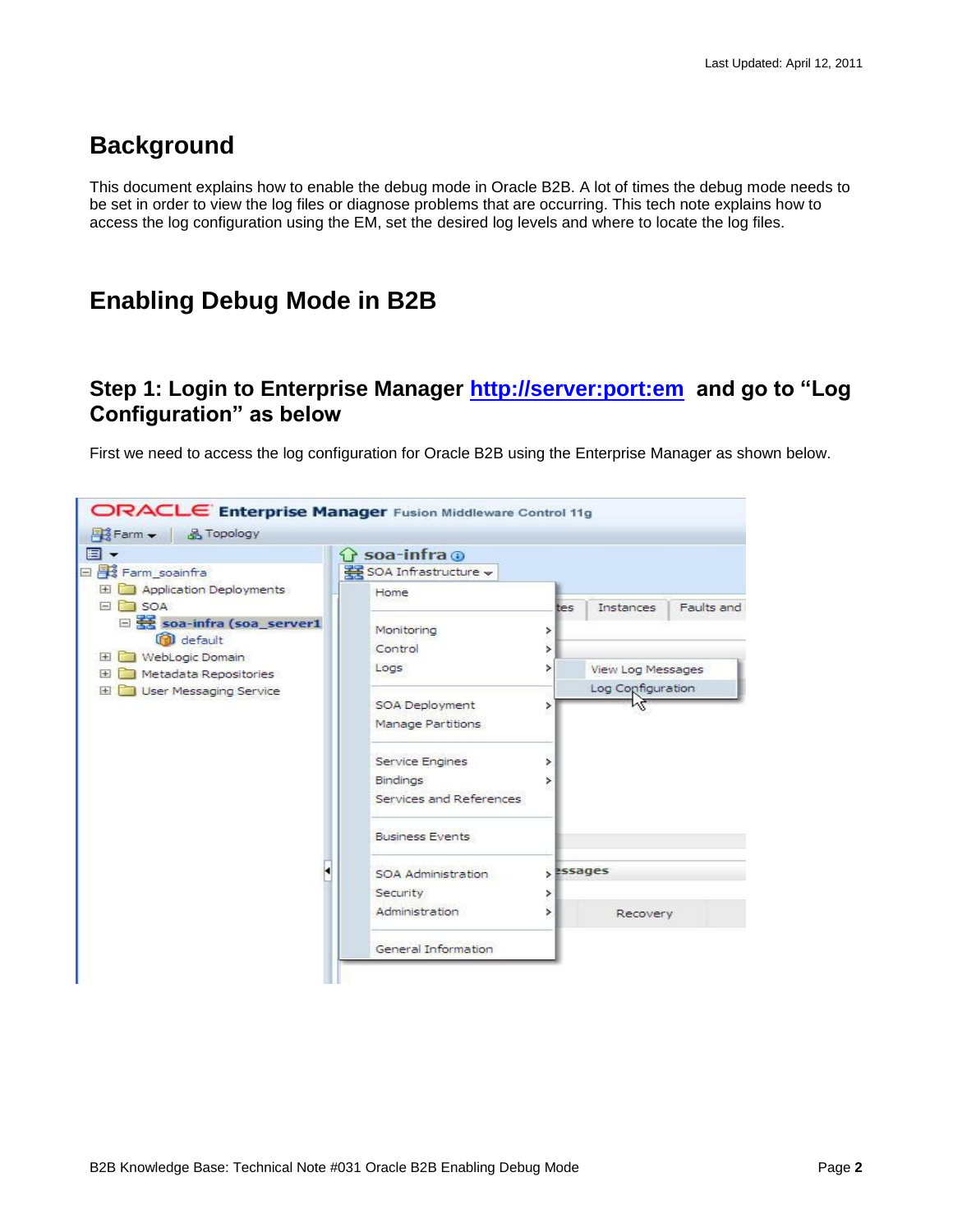# <span id="page-2-0"></span>**Step 2: Enable b2b debug as below:**

Enable finest trace level for all components of B2B, or for specific components if you know where the problem lies.

| 同・<br>日 Be Farm_soainfra                                                                                                                                                                  | <b>Soa-infra o</b><br>SOA Infrastructure v                                                                                                                                                                                                                                                                                                                                   |                                                                                                                                                                                                                                                                                                                                                                                                                                                                                                             |
|-------------------------------------------------------------------------------------------------------------------------------------------------------------------------------------------|------------------------------------------------------------------------------------------------------------------------------------------------------------------------------------------------------------------------------------------------------------------------------------------------------------------------------------------------------------------------------|-------------------------------------------------------------------------------------------------------------------------------------------------------------------------------------------------------------------------------------------------------------------------------------------------------------------------------------------------------------------------------------------------------------------------------------------------------------------------------------------------------------|
| Application Deployments<br>田<br>$\Box$ SOA<br>□ Soa-infra (soa_server1<br>default<br>WebLogic Domain<br>$\left  + \right $<br>Metadata Repositories<br>国<br>$+$<br>User Messaging Service | <b>Log Configuration</b><br>Use this page to configure basic and advanced log configuration settings.<br><b>Log Levels</b><br>Log Files<br>runtime loggers are not persisted across component restarts.<br>$\checkmark$<br>Runtime Loggers<br>View                                                                                                                           | This page allows you to configure the log level for both persistent loggers and active runtime loggers. Persi<br>saved in a configuration file and become active when the component is started. The log levels for these log<br>component restarts. Runtime loggers are automatically created during runtime and become active when a p<br>For example, oracle. (2ee.e)b.deployment. Logger is a runtime logger that becomes active when an EJB moc                                                         |
|                                                                                                                                                                                           | Search   All Categories<br>$\checkmark$                                                                                                                                                                                                                                                                                                                                      |                                                                                                                                                                                                                                                                                                                                                                                                                                                                                                             |
|                                                                                                                                                                                           | Logger Name<br>H UI auch negration<br>Fi oracle.sdp<br>oracle.sdpinternal<br>$\Box$ oracle, soa<br>oracle.soa.adapter<br>□ oracle.soa.b2b<br>oracle.soa.b2b.apptransport<br>oracle.soa.b2b.engine<br>oracle.soa.b2b.repository<br>oracle.soa.b2b.transport<br>oracle.soa.b2b.ui<br>Fi oracle.soa.bpel<br>oracle.soa.dvm<br>Persist log level state across component restarts | Oracle Diagnostic Logging Level (Java<br>Level)<br>INVITI TOMTION I LINE OF LITTLET T<br>NOTIFICATION: 1 (INFO) [Inher v<br>NOTIFICATION: 1 (INFO) [Inher v<br>NOTIFICATION: 1 (INFO) [Inher v<br>NOTIFICATION: 1 (INFO) [Inher \<br>TRACE: 32 (FINEST)<br>v<br>バー<br>TRACE: 32 (FINEST)<br>TRACE<br>TRACE: 32 (FINEST)<br>TRACE: 32 (FINEST)<br>٧<br>TRACE: 32 (FINEST)<br>v<br>TRACE: 32 (FINEST)<br>$\checkmark$<br>NOTIFICATION: 1 (INFO) [Inher]<br>NOTIFICATION: 1 (INFO) [Inher v<br>$^{\circ}$ 1111 |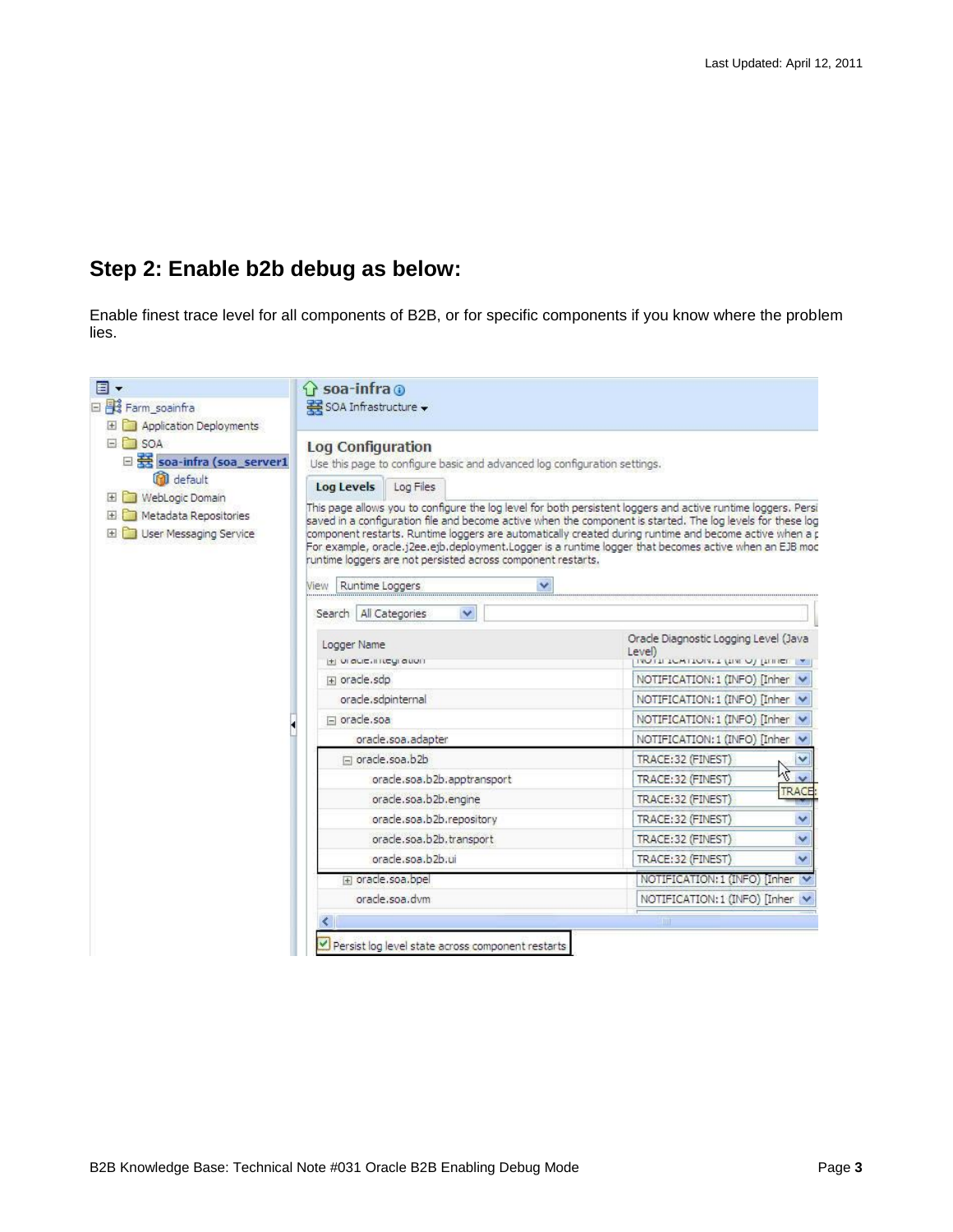#### <span id="page-3-0"></span>**Step 3: Download "soa\_server1-diagnostic.log"**

The soa\_server1-diagnostic.log file will contain the debugging information, stack traces, errors and exception messages.

| <b>&amp; Topology</b>                                                   |                               |                            |          |                                                                   |                                                                   |                            |                              |  |
|-------------------------------------------------------------------------|-------------------------------|----------------------------|----------|-------------------------------------------------------------------|-------------------------------------------------------------------|----------------------------|------------------------------|--|
| $\Box$                                                                  | $\bigcap$ soa-infra $\bigcap$ |                            |          | Logged in as weblogic) Host adc616                                |                                                                   |                            |                              |  |
| Farm soainfra                                                           |                               | SOA Infrastructure ▼       |          |                                                                   |                                                                   |                            | Page Refreshed Feb 8, 2011   |  |
| Application Deployments<br>$\Box$ SOA<br>$\Box$ Soa-infra (soa_server1) | <b>Log Files</b>              | Log Messages > Log Files   |          |                                                                   |                                                                   |                            |                              |  |
| El Col default                                                          | View -                        | View Log File              | Download |                                                                   |                                                                   |                            |                              |  |
| WebLogic Domain                                                         | Name                          |                            |          | Directory                                                         |                                                                   | Log Type                   | Last Modified                |  |
| $+1$                                                                    |                               | soa-diagnostic.log         |          |                                                                   | /scratch/sankmani/fmwhome/user_projects/domains/soainfra/: Server |                            | Feb 8, 2011 2:09:04 PM PST   |  |
| <b>ED</b> Metadata Repositories<br>User Messaging Service<br>$\pm$      |                               | owsm-diagnostic.log        |          |                                                                   | /scratch/sankmani/fmwhome/user_projects/domains/scainfra/: Server |                            | Feb 8, 2011 12:30:37 PM PST  |  |
|                                                                         |                               | soa-diagnostic-7.log       |          |                                                                   | /scratch/sankmani/fmwhome/user_projects/domains/soainfra/: Server |                            | Feb 7, 2011 11:36:57 AM PST  |  |
|                                                                         |                               | soa-diagnostic-6.log       |          |                                                                   | /scratch/sankmani/fmwhome/user_projects/domains/scainfra/         | Server                     | Feb 4, 2011 2:21:34 PM PST   |  |
|                                                                         | soa-diagnostic-5.log          |                            |          | /scratch/sankmani/fmwhome/user_projects/domains/soainfra/: Server |                                                                   | Feb 4, 2011 1:36:53 PM PST |                              |  |
|                                                                         |                               | soa-diagnostic-4.log       |          |                                                                   | /scratch/sankmani/fmwhome/user_projects/domains/soainfra/: Server |                            | Feb 3, 2011 12:28:34 PM PST  |  |
|                                                                         |                               | soa-diagnostic-3.log       |          |                                                                   | /scratch/sankmani/fmwhome/user_projects/domains/soainfra/( Server |                            | Jan 25, 2011 4:35:32 PM PST  |  |
|                                                                         |                               | soa-diagnostic-2.log       |          |                                                                   | /scratch/sankmani/fmwhome/user_projects/domains/soainfra/: Server |                            | Jan 25, 2011 11:26:02 AM PST |  |
|                                                                         |                               | soa-diagnostic-1.log       |          |                                                                   | /scratch/sankmani/fmwhome/user_projects/domains/soainfra/: Server |                            | Jan 24, 2011 10:21:10 AM PST |  |
|                                                                         |                               | diagnostic.log             |          |                                                                   | /scratch/sankmani/fmwhome/user_projects/domains/soainfra/: Server |                            | Jan 21, 2011 3:23:15 PM PST  |  |
|                                                                         |                               | soa server1.log            |          |                                                                   | /scratch/sankmani/fmwhome/user_projects/domains/soainfra/: Server |                            | Feb 8, 2011 2:09:37 PM PST   |  |
|                                                                         |                               | soa_server1-diagnostic.log |          |                                                                   | comtohionnkmeni#mwhome/user_projects/domains/scainfra/: Server    |                            | Feb 8, 2011 2:09:04 PM PST   |  |
|                                                                         |                               | soa_server1.log00053       |          | View Log File                                                     | whome/user projects/domains/soainfra/: Server                     |                            | Feb 8, 2011 12:23:12 PM PST  |  |
|                                                                         |                               | soa server1.log00052       |          | Download                                                          | whome/user projects/domains/scainfra/: Server                     |                            | Feb 8, 2011 10:39:08 AM PST  |  |
|                                                                         |                               | soa server1.log00051       |          |                                                                   | /scratch/sankmani/fmwhome/user_projects/domains/soainfra/ Server  |                            | Feb 8, 2011 9:49:08 AM PST   |  |
|                                                                         |                               | soa server1.log00050       |          |                                                                   | /scratch/sankmani/fmwhome/user_projects/domains/soainfra/: Server |                            | Feb 7, 2011 12:40:23 PM PST  |  |
|                                                                         |                               | soa server1.log00049       |          |                                                                   | /scratch/sankmani/fmwhome/user_projects/domains/soainfra/: Server |                            | Feb 6, 2011 4:28:26 AM PST   |  |
|                                                                         |                               | soa server1.log00048       |          |                                                                   | /scratch/sankmani/fmwhome/user_projects/domains/soainfra/: Server |                            | Feb 4, 2011 8:25:28 PM PST   |  |
|                                                                         |                               | soa server1.log00047       |          |                                                                   | /scratch/sankmani/fmwhome/user_projects/domains/soainfra/: Server |                            | Feb 4, 2011 3:32:55 PM PST   |  |

## <span id="page-3-1"></span>**Conclusion**

In summary, this tech note explains how to enable the debug mode in Oracle B2B using the Enterprise Manager. It explains how to access the log configuration, set the log levels and access the B2B log files.